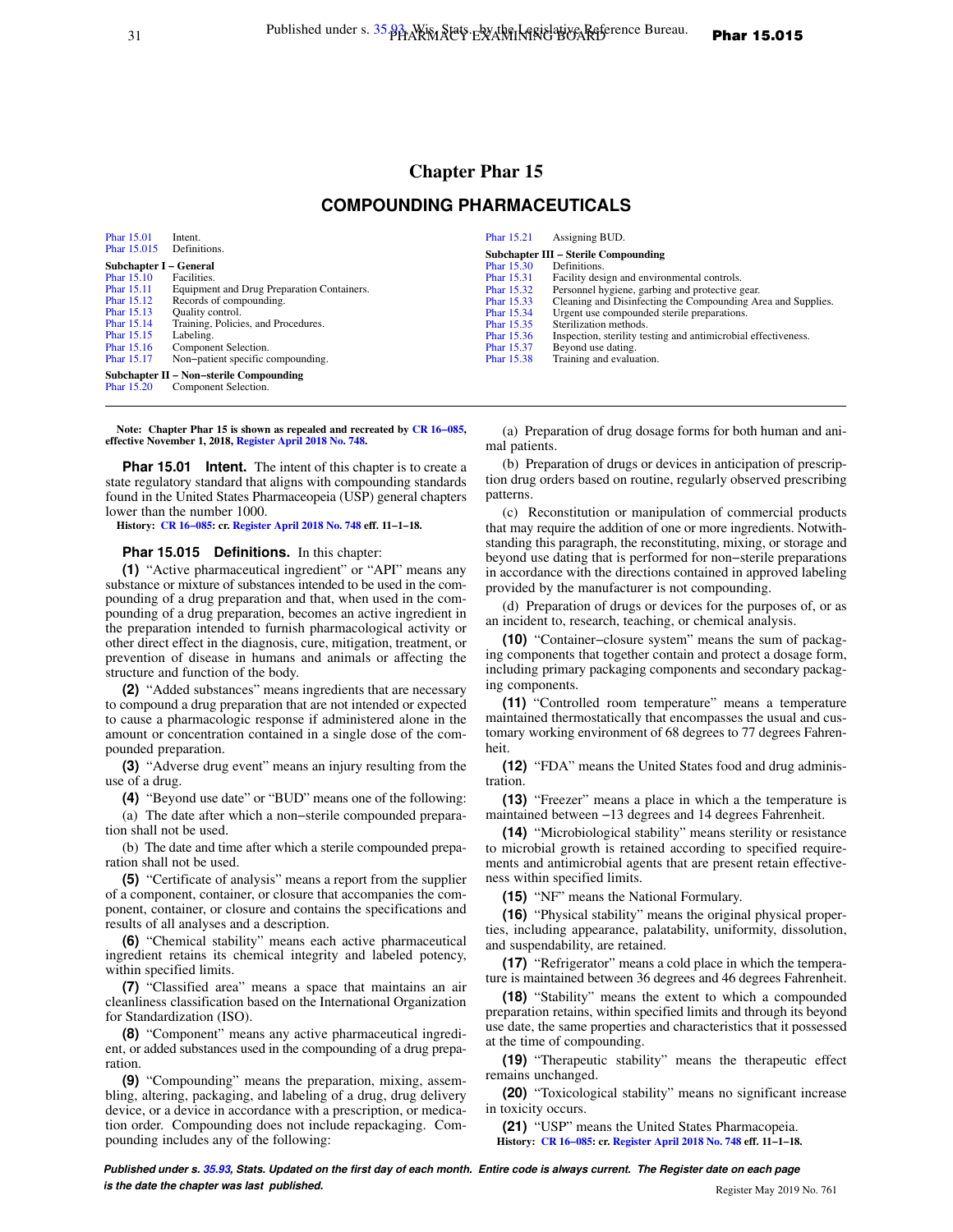32

## **Subchapter I − General**

**Phar 15.10 Facilities.** A pharmacist engaged in compounding shall ensure all of the following:

**(1)** An area designated for compounding.

**(2)** Orderly placement of compounding equipment, materials, and components in order to minimize the potential for compounding errors.

**(3)** The compounding area is maintained in a clean and sanitary condition.

**(4)** The compounding area is easily accessible to all of the following:

(a) Hot and cold running water, exclusive of the bathroom sink.

(b) Soap or detergent.

(c) Single−use towels.

**(5)** All compounding equipment, materials, and components shall be stored off the floor and in a manner to prevent contamination and permit inspection and cleaning of the compounding and storage areas.

**History: [CR 16−085](https://docs.legis.wisconsin.gov/document/cr/2016/85): cr. [Register April 2018 No. 748](https://docs.legis.wisconsin.gov/document/register/748/B/toc) eff. 11−1−18.**

**Phar 15.11 Equipment and Drug Preparation Containers. (1)** A pharmacy shall possess equipment and drug preparation containers or packaging appropriate to the type of compounding performed at the pharmacy.

**(2)** Equipment and drug preparation containers or packaging used in compounding shall be of appropriate design and capacity, and shall be suitably stored in a manner to facilitate use, cleaning, maintenance, and protect it from contamination.

**(3)** Equipment and drug preparation containers or packaging used in compounding drug products shall be of suitable composition and may not be reactive, additive, adsorptive, or absorptive so as to alter the stability of the compounded preparation.

**(4)** Equipment used in compounding shall be thoroughly cleaned and sanitized after each use, and when necessary, prior to use, according to written policies and procedures, in order to reduce bioburden and reduce the opportunity for cross−contamination.

**(5)** All equipment utilized in compounding preparations shall be inspected, maintained, calibrated, and validated at appropriate intervals, consistent with manufacturer's recommendations, to ensure the accuracy and reliability of equipment performance. Records shall be kept indicating the equipment was inspected, maintained, calibrated, and validated.

**History: [CR 16−085](https://docs.legis.wisconsin.gov/document/cr/2016/85): cr. [Register April 2018 No. 748](https://docs.legis.wisconsin.gov/document/register/748/B/toc) eff. 11−1−18.**

**Phar 15.12 Records of compounding.** The managing pharmacist shall ensure written or electronic compounding documentation to systematically trace, evaluate, and replicate the compounding steps throughout the process of a preparation. The compounding documentation shall be maintained for a period of 5 years after the date of the last refill. The compounding documentation shall include all of the following:

**(1)** Official or assigned name, strength, and dosage form of the preparation.

**(2)** List of all APIs and added substances and their quantities.

**(3)** Vendor or manufacturer, lot number and expiration date of each APIs and added substances.

**(4)** Equipment and supplies needed to prepare the preparation.

**(5)** Mixing instructions pertinent to the replication of the preparation as compounded.

**(6)** Compatibility and stability information, including references or laboratory testing.

**(7)** Container or container−closure system used in dispensing.

**(8)** Packaging and storage requirements.

**(9)** Quality control procedures.

**(10)** Sterilization method when using non−sterile ingredients to make a sterile preparation.

**(11)** Total quantity compounded.

**(12)** Name of the person who prepared the preparation.

**(13)** Name of the person who performed the quality control procedures.

**(14)** Name of the person who approved the preparation.

**(15)** Date of preparation.

**(16)** Assigned control or prescription number.

**(17)** Assigned BUD.

**(18)** Copy of the label to dispense final product.

**(19)** Documentation of any adverse reactions or preparation problems reported by the patient or caregiver.

**History: [CR 16−085:](https://docs.legis.wisconsin.gov/document/cr/2016/85) cr. [Register April 2018 No. 748](https://docs.legis.wisconsin.gov/document/register/748/B/toc) eff. 11−1−18.**

**Phar 15.13 Quality control. (1)** One or more pharmacists shall complete a verification of all the following before dispensing:

(a) Written procedures were followed in the compounding process.

(b) Preparation instructions were followed.

(c) Finished preparation appears as expected.

(d) Label includes all required elements.

(e) Quality control procedures were completed.

(f) Compounding records are complete.

**(2)** A pharmacist shall investigate any discrepancies found during any of verifications and take appropriate corrective action before dispensing.

**History: [CR 16−085:](https://docs.legis.wisconsin.gov/document/cr/2016/85) cr. [Register April 2018 No. 748](https://docs.legis.wisconsin.gov/document/register/748/B/toc) eff. 11−1−18.**

**Phar 15.14 Training, Policies, and Procedures. (1)** TRAINING. All personnel involved in the compounding, evaluation, packaging, and dispensing of compounded preparations shall be properly trained and competency is assessed for the type of compounding conducted. It is the responsibility of the managing pharmacist to ensure personnel training and competency assessments are completed and documented.

**(2)** POLICIES AND PROCEDURES. The pharmacy and managing pharmacist shall establish written policies and procedures governing all of the following:

(a) Personnel qualifications and training, responsibilities, and competencies.

(b) Personal hygiene, garb, garbing, and personal protective gear.

(c) Use and maintenance of compounding facilities and equipment, including applicable certifications.

(d) Environmental monitoring.

(e) Cleaning and disinfection of compounding area.

(f) Component selection.

(g) Sterilization and depyrogenation, if pharmacy does sterilization and depyrogenation.

(h) Documentation requirements.

- (i) Establishing BUD.
- (j) Reporting of adverse drug events.

(k) A risk management program, including documentation of incidents, adverse drug reactions and product contamination.

(L) A quality assurance program.

(m) Maintaining the integrity of any classified work areas.

(n) Handling small and large spills of antineoplastic agents and other hazardous substances.

(o) Notification to patients or practitioners of a preparation which is recalled when there is potential for patient harm.

**(3)** REVIEW OF POLICIES AND PROCEDURES. The policy and procedures shall be reviewed at least once every 36 months and shall be updated, on a continuous basis, to reflect current practice. Doc-

**Published under s. [35.93,](https://docs.legis.wisconsin.gov/document/statutes/35.93) Stats. Updated on the first day of each month. Entire code is always current. The Register date on each page is the date the chapter was last published. is the date the chapter was last published.**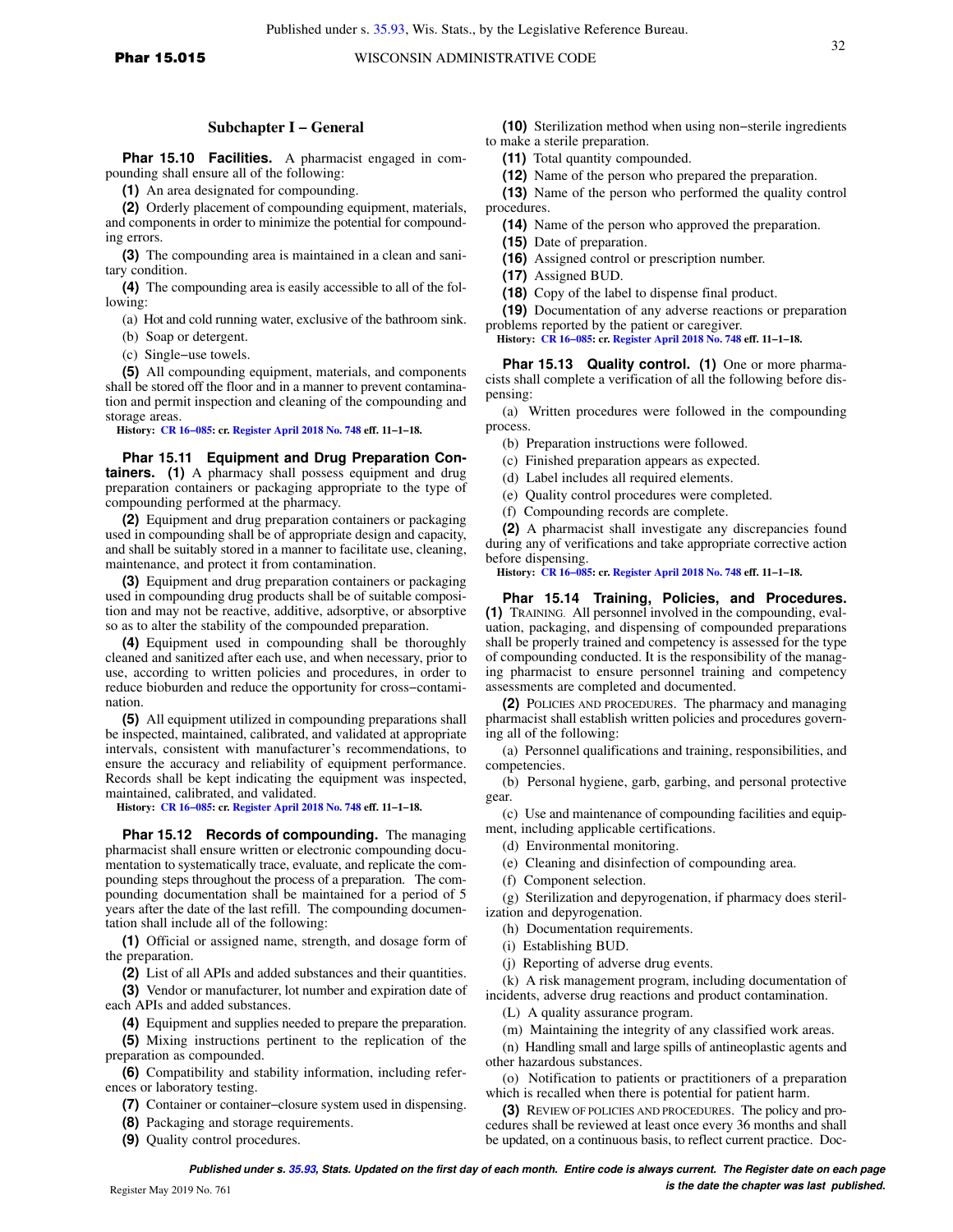**History: [CR 16−085](https://docs.legis.wisconsin.gov/document/cr/2016/85): cr. [Register April 2018 No. 748](https://docs.legis.wisconsin.gov/document/register/748/B/toc) eff. 11−1−18; correction in (2) (o) made under s. [35.17,](https://docs.legis.wisconsin.gov/document/statutes/35.17) Stats., [Register April 2018 No. 748](https://docs.legis.wisconsin.gov/document/register/748/B/toc).**

**Phar 15.15 Labeling.** The label of a compounded preparation shall include all of the following:

**(1)** Labeling requirements in s. [Phar 7.02](https://docs.legis.wisconsin.gov/document/administrativecode/Phar%207.02) and [8.08.](https://docs.legis.wisconsin.gov/document/administrativecode/Phar%208.08)

**(2)** Storage conditions if other than controlled room temperature.

**(3)** BUD.

**(4)** Special handling instructions, when applicable.

**(5)** Indication that the preparation is compounded unless administered by health care personnel.

**History: [CR 16−085](https://docs.legis.wisconsin.gov/document/cr/2016/85): cr. [Register April 2018 No. 748](https://docs.legis.wisconsin.gov/document/register/748/B/toc) eff. 11−1−18.**

**Phar 15.16 Component Selection. (1)** Active pharmaceutical ingredients or added substances used in compounding shall be manufactured by an FDA registered facility or accompanied by a certificate of analysis.

**(2)** APIs and added substances shall meet USP or NF monograph specifications when monographs are available. A pharmacist shall use professional judgement in selection of APIs if USP or NF grade is not available.

**(3)** All components shall be stored and handled consistent with the manufacturer's labeling or USP or NF monographs and in a manner that prevents contamination and deterioration.

**(4)** A pharmacist compounding for human use may not use components that have been withdrawn or removed from the market for safety or efficacy reasons by the FDA. A pharmacist compounding for food producing animal use may not use components prohibited for use in food producing animals.

**History: [CR 16−085](https://docs.legis.wisconsin.gov/document/cr/2016/85): cr. [Register April 2018 No. 748](https://docs.legis.wisconsin.gov/document/register/748/B/toc) eff. 11−1−18.**

**Phar 15.17 Non−patient specific compounding.** Compounded preparations dispensed or distributed to a practitioner pursuant to a non−patient specific order to be administered by a practitioner or practitioner's agent shall meet all of the following:

**(1)** The order shall include the name and address of the practitioner, drug, strength, quantity, and the purpose of the compounded preparation.

**(2)** The label shall include the practitioner's name in place of the patient's name and state "For Practitioner Administration Only — Not for Dispensing or Distribution." If the sterility or integrity of the compounded preparation is not maintained after the initial opening of the container, the label shall state "Single− Dose Only.

**(3)** The pharmacist shall record the name and address of the location the compounded preparation was dispensed or distributed, and the lot number and BUD of all preparations dispensed or distributed to the practitioner.

**History: [CR 16−085](https://docs.legis.wisconsin.gov/document/cr/2016/85): cr. [Register April 2018 No. 748](https://docs.legis.wisconsin.gov/document/register/748/B/toc) eff. 11−1−18.**

## **Subchapter II − Non−sterile Compounding**

**Phar 15.20 Component Selection. (1)** Components with an expiration date from the manufacturer or distributor may be used before the expiration date provided all of the following:

(a) The component is stored in its original container under conditions to avoid decomposition.

(b) There is minimal exposure of the remaining component each time component is withdrawn from the container.

**(2)** Components without an expiration date assigned by the manufacturer or supplier shall be labeled with the date of receipt and assigned a conservative expiration date, not to exceed three years after receipt, based upon the nature of the component and its degradation mechanism, the container in which it is packaged and the storage conditions.

**(3)** Components transferred to another container which shall provide integrity that is minimally equivalent to the original container and shall be identified with all of the following:

(a) Component name.

(b) Original supplier.

(c) Lot or control number.

- (d) Transfer date.
- (e) Expiration date.

**History: [CR 16−085:](https://docs.legis.wisconsin.gov/document/cr/2016/85) cr. [Register April 2018 No. 748](https://docs.legis.wisconsin.gov/document/register/748/B/toc) eff. 11−1−18.**

**Phar 15.21 Assigning BUD. (1)** The BUD shall not be later than the expiration date on the container of any component.

**(2)** Only in the absence of stability information that is applicable to a specific drug product and preparation, the maximum BUD for a non−sterile compounded drug preparation that is packaged in a tight, light−resistant container is as follows:

(a) For nonaqueous formulations stored at controlled room temperature, the BUD shall not be later than the time remaining until the earliest expiration date of any active pharmaceutical ingredient or 6 months, whichever is earlier.

(b) For water−containing oral formulations, the BUD shall not be later than 14 days when stored in a refrigerator.

(c) For water−containing semisolid mucosal liquid, topical, or dermal formulations, stored at controlled room temperature, the BUD shall not be later than 30 days.

**(3)** Assignment of BUD shall include an assessment of the need for antimicrobial agents or storage in a refrigerator to protect against bacteria, yeast, and mold contamination introduced during or after the compounding process.

#### **Subchapter III − Sterile Compounding**

**Phar 15.30 Definitions.** In this subchapter:

**(1)** "Ante area" means an ISO Class 8 or better area where personnel hand hygiene and garbing procedures, staging of components, order entry, labeling and other high particulate generating activities are performed. The ante−area is the transition area between the unclassified area of the facility and the buffer area.

**(2)** "Buffer area" means an ISO Class 7 or ISO Class 8 if using an isolator or cleaner area where the primary engineering control that generates and maintains an ISO Class 5 environment is physically located.

**(3)** "Category 1" means a compounded sterile preparation compounded with a primary engineering control in a segregated compounding area.

**(4)** "Category 2" means a compounded sterile preparation compounded with a primary engineering control in a classified area.

**(5)** "Clean" means to physically remove debris, dirt, dust, and other impurities from surfaces or objects using a cleaning agent with a detergent.

**(6)** "Compounded sterile preparation" means a compounded final preparation intended to be sterile through the BUD.

**(7)** "Compounded stock solution" means a compounded solution to be used in the preparation of multiple units of a finished compounded sterile preparation.

**(8)** "Critical site" means a location that includes any component or fluid pathway surfaces or openings that are exposed and at risk of direct contact with air, moisture, or touch contamination.

**(9)** "Disinfect" means the killing of microorganisms when used according to the disinfectant's label.

**(10)** "HEPA" means high−efficiency particulate air.

**(11)** "ISO Class 5" means conditions in which the air particle count is no greater than a total of 3,520 particles of 0.5 micrometers and larger per cubic meter of air that is supplied by HEPA or HEPA−filtered air.

**(12)** "ISO Class 7" means conditions in which the air particle count is no greater than a total of 352,000 particles of 0.5 microm-

**Published under s. [35.93,](https://docs.legis.wisconsin.gov/document/statutes/35.93) Stats. Updated on the first day of each month. Entire code is always current. The Register date on each page is the date the chapter was last published. is the date the chapter was last published.** Register May 2019 No. 761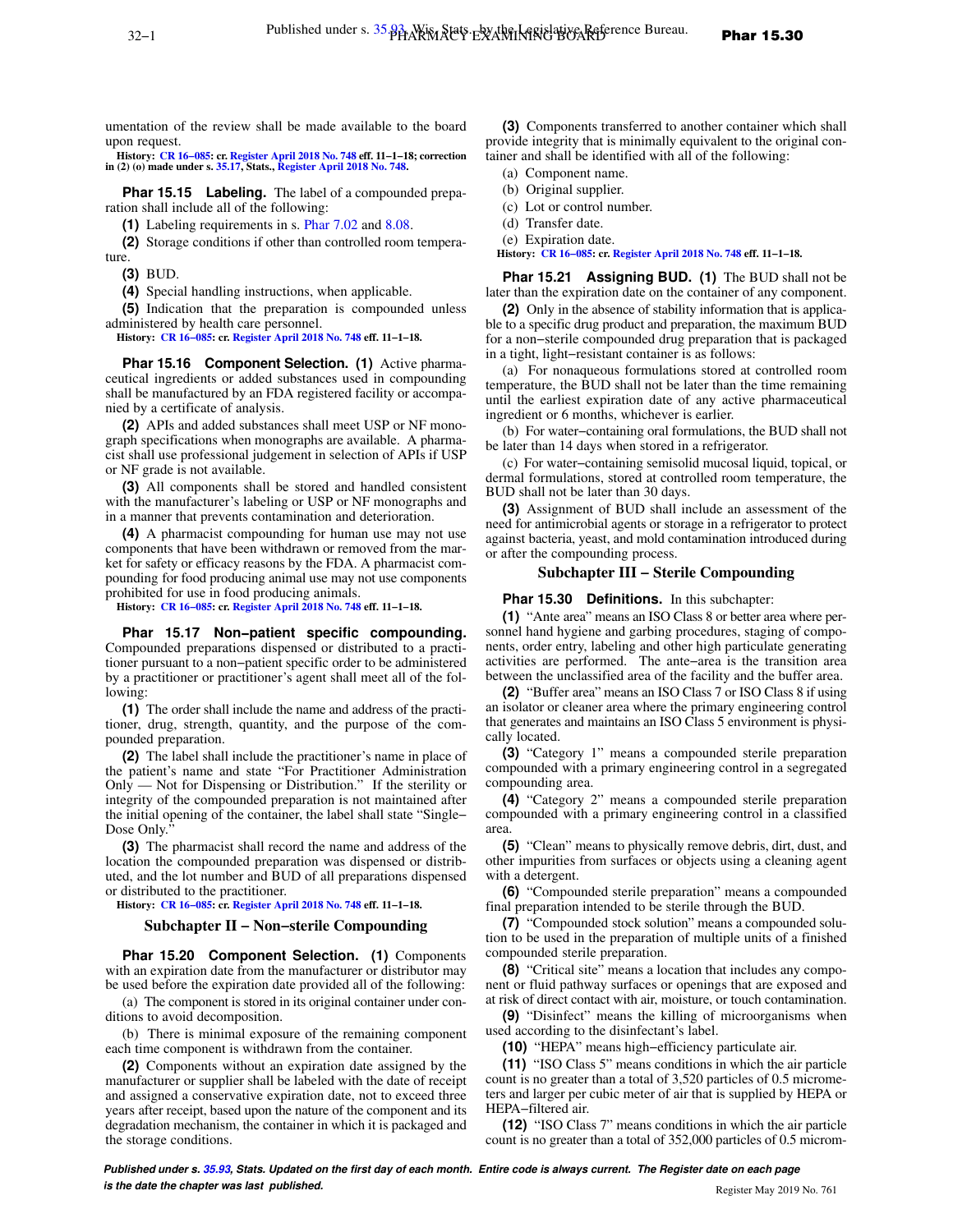eters and larger per cubic meter of air that is supplied by HEPA or HEPA−filtered air.

**(13)** "ISO Class 8" means conditions in which the air particle count is no greater than a total of 3,520,000 particles of 0.5 micrometers and larger per cubic meter of air that is supplied by HEPA or HEPA−filtered air.

**(14)** "Isolator" means an enclosure that provides HEPA−filtered ISO Class 5 unidirectional air operated at a continuously higher pressure than its surrounding environment and is decontaminated using an automated system. An isolator uses only decontaminated interfaces or rapid transfer ports for materials transfer.

**(15)** "Primary engineering control" means a device or zone that provides an ISO Class 5 environment for sterile compounding.

**(16)** "Restricted access barrier system (RABS)" means an enclosure that provides HEPA−filtered ISO Class 5 unidirectional air that allows for the ingress or egress of materials through defined openings that have been designed and validated to preclude the transfer of contamination, and that generally are not to be opened during operations. RABS include compounding aseptic isolators and compounding aseptic containment isolators.

**(17)** "Sterility assurance level of 10−6" means an equivalent to a probability that one unit in a million is nonsterile.

**(18)** "Segregated compounding area" means a designated, unclassified space, area, or room that contains a primary engineering control.

**(19)** "Urgent use compounded sterile preparation" means a preparation needed urgently for a single patient and preparation of the compounded sterile preparation under Category 1 or Category 2 requirements would subject the patient to additional risk due to delays.

**History: [CR 16−085](https://docs.legis.wisconsin.gov/document/cr/2016/85): cr. [Register April 2018 No. 748](https://docs.legis.wisconsin.gov/document/register/748/B/toc) eff. 11−1−18.**

**Phar 15.31 Facility design and environmental controls. (1)** GENERAL. Facilities shall meet all of the following requirements:

(a) Be physically designed and environmentally controlled to minimize airborne contamination from contacting critical sites.

(b) Be accessible only to designated personnel.

(c) Have a heating, ventilation, and air conditioning system controlling the temperature and humidity.

**(2)** SEGREGATED COMPOUNDING AREA. A segregated compounding area shall meet all of the following requirements:

(a) Be located in an area away from unsealed windows and doors that connect to the outdoors, or significant traffic flow.

(b) Be located in an area which is not adjacent to construction sites, warehouses, and food preparation areas.

(c) Have a defined perimeter.

(d) Locate the primary engineering control at least one meter from any sink.

**(3)** CLASSIFIED AREA. A classified area shall meet all of the following:

(a) The surfaces of ceilings, walls, floors, fixtures, shelving, counters, and cabinets shall be smooth, impervious, free from cracks and crevices, and nonshedding.

(b) Work surfaces shall be constructed of smooth, impervious materials. All work surfaces shall be resistant to damage from cleaning and sanitizing agents.

(c) Junctures where ceilings meet walls shall be covered, caulked, or sealed to avoid cracks and crevices in which microorganisms and other contaminate can accumulate. All areas in ceilings and walls where the surface has been penetrated shall be sealed.

(d) Ceilings that consist of inlaid panels shall be impregnated with a polymer to render them impervious and hydrophobic and shall either be caulked or weighted and clipped.

(e) Walls shall be constructed of a durable material, panels locked together and sealed or of epoxy−coated gypsum board.

(f) Floors shall have a covering that shall be seamless or have heat−welded seams and coving to the sidewall. There shall be no floor drains.

(h) Ceiling lighting fixtures shall have exterior lens surfaces which are smooth, mounted flush, and sealed.

(i) Carts shall be constructed of stainless steel wire, nonporous plastic or sheet metal with cleanable casters.

(j) Tacky mats may not be used in a classified area.

(k) HEPA filters and unidirectional airflow shall be used to maintain the appropriate airborne particulate classification.

(L) The classified area shall measure not less than 30 air changes per hour of which at least half shall be HEPA−filtered fresh air.

(m) For classified areas physically separated through the use of walls, doors, and pass−throughs, a minimum differential positive pressure of 0.02−inch water column is required to separate each classified area. If a pass−through is used, only one door shall be opened at a time. A pressure gauge or velocity meter shall be used to monitor the pressure differential or airflow between classified areas with results documented at least daily.

(mm) For classified areas not physically separated, no sterile compounded preparation may be compounded using any ingredient that was at any time non−sterile in a classified area not physically separated and all of the following shall be met:

1. The buffer and ante areas shall be designated with a line of demarcation.

2. The principle of displacement airflow shall be used with an air velocity of 40 feet per minute or more from the buffer area across the entire plane of the line of demarcation.

(n) Devices and objects essential to compounding shall be located at an appropriate distance from the primary engineering control.

(p) The ante area shall meet all of the following requirements:

1. Be capable of maintaining an ISO Class 8 air or higher.

2. Have a sink with running hot and cold running water.

(q) The buffer area shall meet all of the following requirements:

1. Be capable of maintaining an ISO Class 7 air or better.

2. Only contain any of the following:

a. Items, including furniture, equipment, and supplies, that are required for the tasks to be performed in the buffer area.

b. Items that are smooth, impervious, free from cracks and crevices, nonshedding, and easily cleaned and disinfected.

c. Items that have been cleaned and disinfected immediately prior to their being placed in the buffer area.

3. Does not contain any sinks.

4. Does not contain any course cardboard, external shipping containers, and nonessential paper.

**(4)** PRIMARY ENGINEERING CONTROL. The primary engineering control shall be certified by an independent, qualified individual certified by the Controlled Environment Testing Association's National Board of Testing or another Board approved entity prior to initial use and then every six months. It shall also be certified when any of the following occurs:

(a) Redesign of the facility.

(b) Replacement of the primary engineering control.

(c) Relocation of the primary engineering control.

**History: [CR 16−085:](https://docs.legis.wisconsin.gov/document/cr/2016/85) cr. [Register April 2018 No. 748](https://docs.legis.wisconsin.gov/document/register/748/B/toc) eff. 11−1−18.**

**Phar 15.32 Personnel hygiene, garbing and protective gear. (1)** Personnel suffering from rashes, sunburn, oozing tattoos or sores, conjunctivitis, active respiratory infection, or other active communicable disease shall be excluded from working in compounding areas until the condition is resolved.

**Published under s. [35.93,](https://docs.legis.wisconsin.gov/document/statutes/35.93) Stats. Updated on the first day of each month. Entire code is always current. The Register date on each page is the date the chapter was last published. is the date the chapter was last published.**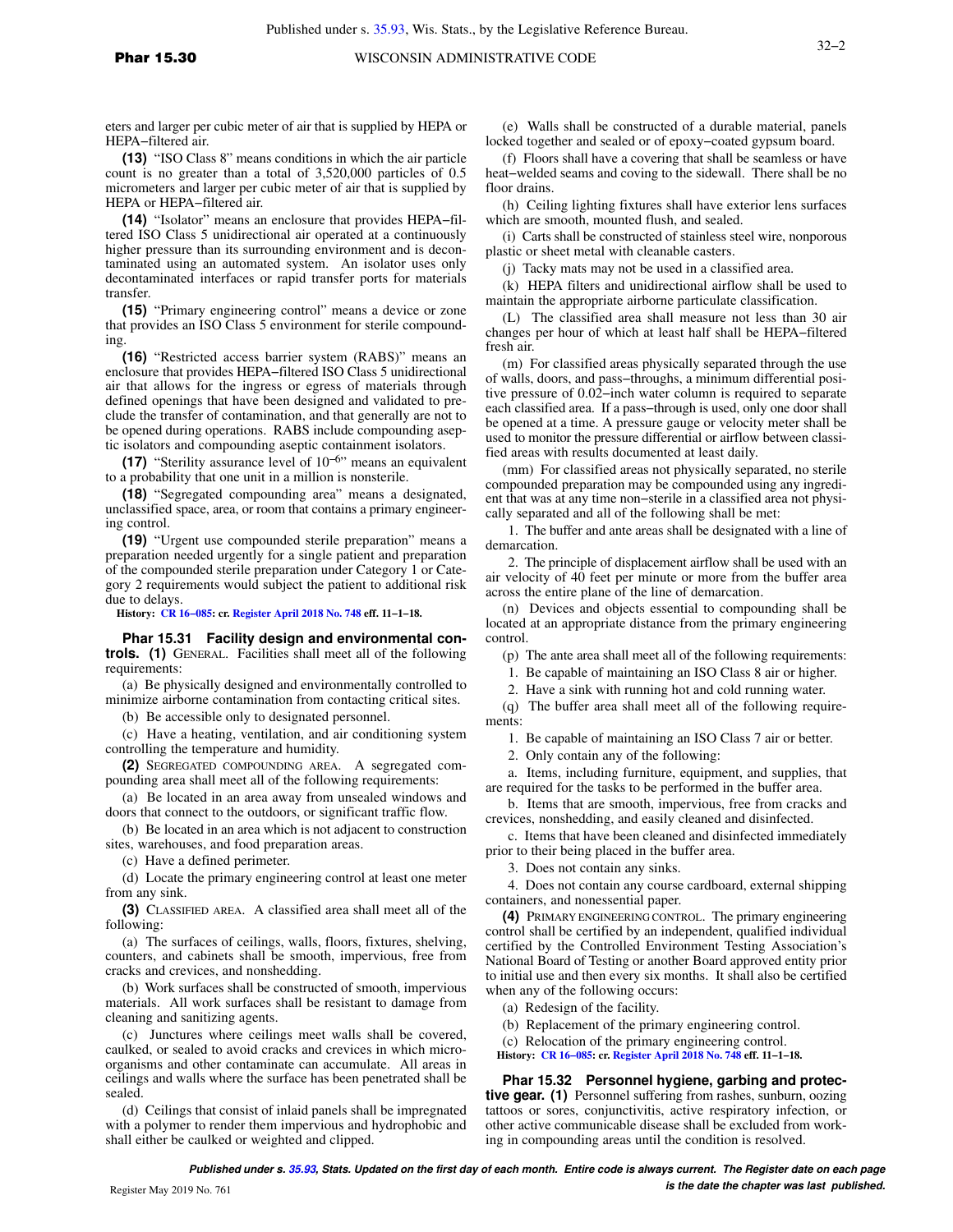**(2)** All personnel who engage in compounding sterile preparations shall comply with all of the following requirements before entering the compounding area:

(a) Remove personal outer garments, all cosmetics, exposed jewelry and piercings, headphones, ear buds, and cell phones.

(b) Abstain from eating, chewing gum or drinking in the compounding area or bringing food, gum, or drink into the compounding area.

(c) Artificial nails, nail extenders or nail polish may not be worn while working in the compounding area. Nails shall be neat and trim.

(d) Don personnel protective equipment and perform hand hygiene in the following order:

1. Low−lint, disposable shoe covers.

2. Low−lint, disposable covers for head and facial hair that cover the ears and forehead and face masks.

3. Eye shields, if required due to working with irritants or hazardous drugs.

4. Wash hands and forearms up to the elbows with unscented soap and water for at least 30 seconds. Hands and forearms to the elbows shall be completely dried using either lint−free disposable towels or wipes.

5. Don low lint disposable gown or overalls.

6. Prior to donning sterile gloves, hand antisepsis shall be performed using an alcohol−based hand rub with sustained antimicrobial activity following the manufacturers labeled instructions and application times.

**(3)** Gloves on hands and gauntlet sleeves on RABS shall be routinely inspected for holes, punctures, or tears and shall be replaced immediately if any are detected. Sterile gloves shall be donned over the RABS gloves.

**(4)** Disinfection of contaminated gloved hands shall be accomplished by wiping or rubbing sterile 70% isopropyl alcohol on all contact surface areas of the gloves and letting the gloved hands dry thoroughly. Routine application of sterile 70% isopropyl alcohol shall occur throughout the compounding process and whenever non−sterile surfaces, including vials, counter tops, chairs, and carts, are touched.

**(5)** When compounding personnel exit the buffer or segregated compounding area, a gown may be removed and retained in the ante area or segregated compounding area if not visibly soiled, to be worn again during the same work shift. Coveralls, shoe covers, hair and facial hair covers, face masks, eye shields, and gloves shall be replaced with new ones before re−entering the compounding area.

**(6)** Garbing items, including gowns, shall be segregated and stored before use in an enclosure to prevent contamination.

**(7)** Visibly soiled gowns shall be changed immediately.

**(8)** Gloves shall be sterile and powder free and tested by the manufacturer for compatibility with alcohol disinfection. **History: [CR 16−085](https://docs.legis.wisconsin.gov/document/cr/2016/85): cr. [Register April 2018 No. 748](https://docs.legis.wisconsin.gov/document/register/748/B/toc) eff. 11−1−18.**

**Phar 15.33 Cleaning and Disinfecting the Compounding Area and Supplies. (1)** Compounding personnel are responsible determining the cleaning and disinfecting products to be used and for ensuring that the frequency of cleaning and disinfecting compounding area is done.

**(2)** Compounding personnel shall clean in accordance with the following:

(a) Primary engineering control work surfaces, counters, floors and work surfaces in the buffer zone area, ante room and segregated compounding areas daily.

(b) Walls, ceilings and storage shelving monthly.

(c) When a spill occurs or the surface is visibly soiled.

(d) Sporicidal agents shall be used at least weekly to clean compounding areas.

**(3)** Compounding personnel shall disinfect in accordance with the following:

(a) Primary engineering control work surfaces at the beginning and end of each compounding business day and before each batch, but not longer than 4 hours following the previous disinfection when ongoing compounding activities are occurring.

(b) When microbial contamination is known to have been or is suspected of having been introduced into the compounding area.

**(4)** All cleaning and disinfecting practices and policies for the compounding area shall be included in written standard operating procedures and shall be followed by all compounding and environmental services personnel.

**(5)** Cleaning, detergents and disinfection agents shall be selected and used with consideration of compatibilities, effectiveness, and inappropriate or toxic residues. The selection and use of disinfectants shall be guided by microbicidal activities, inactivation by organic matter, residue, and shelf life. Disinfectants shall have antifungal, antibacterial and antiviral activity. Sporicidal agents shall be used at least weekly to clean compounding areas.

**(6)** Storage sites for compounding ingredients and supplies shall remain free from dust and debris.

**(7)** Floors, walls, ceiling, and shelving in the classified and segregated compounding areas are cleaned when no aseptic operations are in progress. Cleaning shall be performed in the direction from cleanest to dirtiest areas.

**(8)** All cleaning tools and materials shall be low−lint and dedicated for use in the buffer room, ante room and segregated compounding areas. If cleaning tools and materials are reused, procedures shall be developed based on manufacturer recommendations that ensure that the effectiveness of the cleaning device is maintained and that repeated use does not add to the bioburden of the area being cleaned.

**(9)** Supplies and equipment removed from shipping cartons shall be wiped with a suitable disinfecting agent delivered from a spray bottle or other suitable delivery method. After the disinfectant is wiped on a surface to be disinfected, the disinfectant shall be allowed to dry, during which time the item shall not be used for compounding purposes.

**(10)** Entry points on bags and vials shall be wiped with small sterile 70% isopropyl alcohol swabs or comparable method for disinfecting, allowing the isopropyl alcohol to dry before piercing stoppers with sterile needles and breaking necks of ampuls. The surface of the sterile 70% isopropyl alcohol swabs used for disinfecting entry points of sterile package and devices may not contact any other object before contacting the surface of the entry point. Particle generating material may not be used to disinfect the sterile entry points of packages and devices.

**(11)** When sterile supplies are received in sealed pouches designed to keep them sterile until opening, the sterile supplies may be removed from the covering pouches as the supplies are introduced into the ISO Class 5 primary engineering control without the need to disinfect the individual sterile supply items. **History: [CR 16−085:](https://docs.legis.wisconsin.gov/document/cr/2016/85) cr. [Register April 2018 No. 748](https://docs.legis.wisconsin.gov/document/register/748/B/toc) eff. 11−1−18.**

**Phar 15.34 Urgent use compounded sterile preparations.** (1) The compounding process shall be a continuous process that does not exceed one hour, unless required for the preparation.

**(2)** Administration shall begin within one hour of the completion of the preparation.

**(3)** Aseptic technique shall be followed during preparation, and procedures shall be used to minimize the potential for contact with nonsterile surfaces, introduction of particulate matter or biological fluids, and mix−ups with other compounded sterile products.

**Published under s. [35.93,](https://docs.legis.wisconsin.gov/document/statutes/35.93) Stats. Updated on the first day of each month. Entire code is always current. The Register date on each page is the date the chapter was last published. is the date the chapter was last published.** Register May 2019 No. 761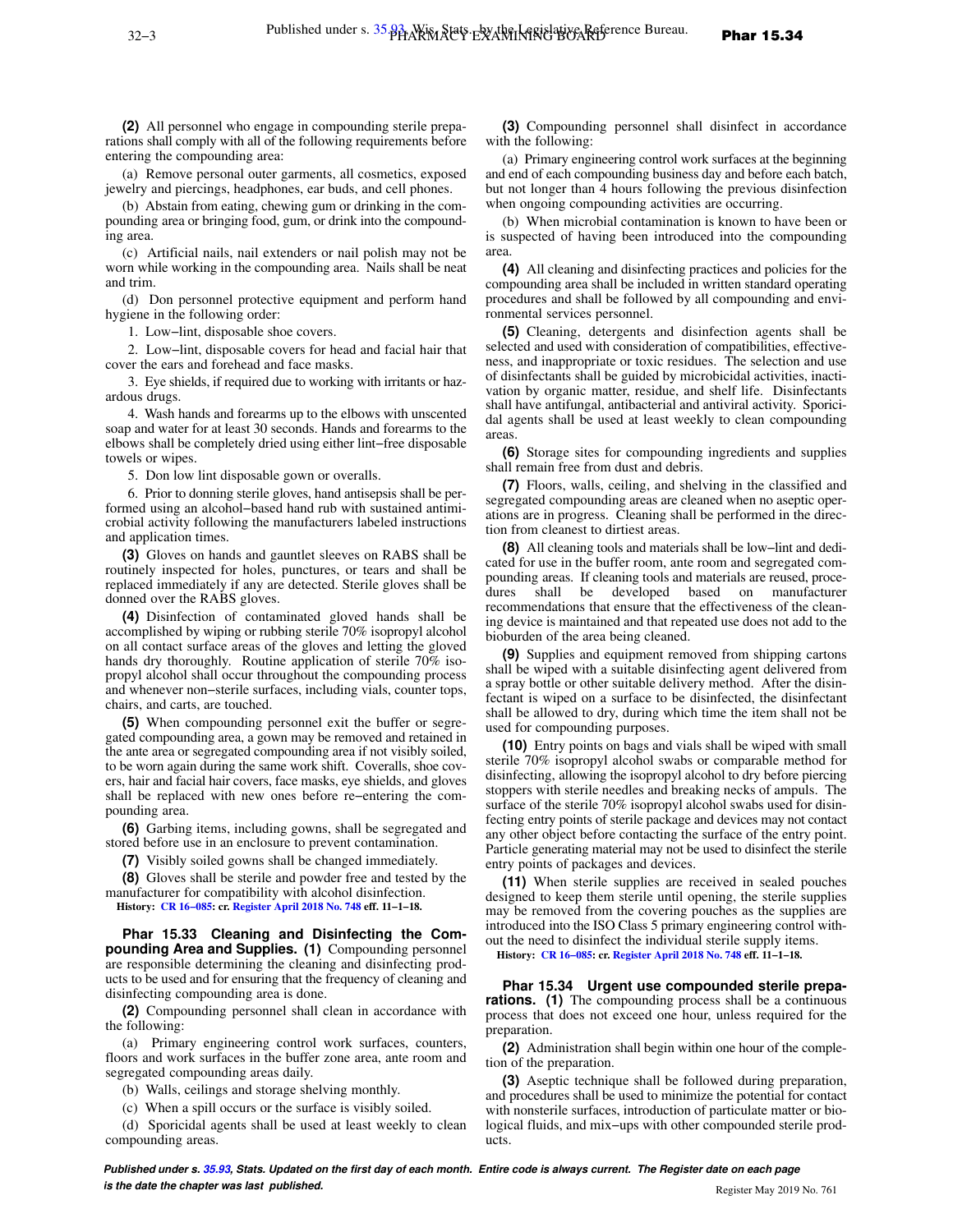**(4)** Unless immediately and completely administered by the person who prepared the compounded sterile preparation or immediate and complete administration is witnessed by the preparer, the compounded sterile preparation shall have a label listing patient identification information, the names and amounts of all ingredients, the name or initials of the person who prepared the compounded sterile preparation and the one hour BUD and time.

**History: [CR 16−085](https://docs.legis.wisconsin.gov/document/cr/2016/85): cr. [Register April 2018 No. 748](https://docs.legis.wisconsin.gov/document/register/748/B/toc) eff. 11−1−18.**

**Phar 15.35 Sterilization methods. (1)** Sterilization methods employed shall sterilize while maintaining its physical and chemical stability and the packaging integrity of the compounding sterile preparations. The efficacy of sterilization and depyrogenation of container closure systems performed in the pharmacy shall be established, documented, and reproducible.

**(2)** Pre−sterilization requirements shall meet all of the following:

(a) During all compounding activities that precede terminal sterilization, including weighing and mixing, compounding personnel shall be garbed and gloved in the same manner as when performing compounding in an ISO Class 5 environment. All pre−sterilization procedures shall be completed in an ISO Class 8 or better environment.

(b) Immediately before use, all nonsterile measuring, mixing, and purifying devices used in the compounding process shall be thoroughly rinsed with sterile, pyrogen−free water and then thoroughly drained or dried.

**(3)** Sterilization shall be performed utilizing one of the following methods:

(a) *Sterilization by filtration.* Sterilization by filtration involves the passage of a fluid or solution through a sterilizing grade membrane to produce a sterile effluent. Filtration may not be used when compounding a suspension when the suspended particles are removed by the filter being used. This method shall meet all of the following:

1. Sterile filters used to sterile filter preparations shall meet all of the following requirements:

a. Be pyrogen−free and have a nominal pore size of 0.22 microns.

b. Be certified by the manufacturer to retain at least  $10<sup>7</sup>$ microorganisms of a strain of Brevundimonas diminuta per square centimeter of upstream filter surface area under conditions similar to those in which the compounded sterile preparations will be filtered.

c. Be chemically and physically stable at the compounding pressure and temperature conditions.

d. Have sufficient capacity to filter the required volumes.

e. Yield a sterile filtrate while maintaining pre−filtration pharmaceutical quality, including strength of ingredients of the specific compounded sterile preparations.

2. The filter dimensions and liquid material to be sterile filtered shall permit the sterilization process to be completed rapidly without the replacement of the filter during the filtering process.

3. When compounded sterile preparations are known to contain excessive particulate matter, one of the following shall occur:

a. A pre−filtration step using a filter of larger nominal pore size.

b. A separate filter of larger nominal pore size placed upstream of the sterilizing filter to remove gross particulate contaminants before the compounding sterile compound is passed through the sterilizing grade filter.

4. Sterilization by filtration shall be performed entirely within an ISO Class 5 or better air quality environment.

5. Filter units used to sterilize compounded sterile preparations shall be subjected to the manufacturers' recommended post− use integrity test.

(b) *Sterilization by steam heat*.The process of thermal sterilization using saturated steam under pressure shall be the method for terminal sterilization of aqueous preparations in their final, sealed container closure system. The effectiveness of steam sterilization shall be established and verified with each sterilization run or load by using biological indicators, physicochemical indicators and integrators. This method shall meet all of the following:

1. All materials shall be directly exposed to steam under adequate pressure for the length of time necessary, as determined by use of appropriate biological indicators, to render the items sterile. The duration of the exposure period shall include sufficient time for the compounded sterile preparation to reach the sterilizing temperature.

2. The compounded sterile preparation and other items shall remain at the sterilizing temperature for the duration of the sterilization period. The sterilization cycle shall be designed to achieve a sterility assurance level of  $10^{-6}$ .

3. Compounded sterile preparations shall be placed in trays which allow steam to reach the compounded sterile preparations without entrapment of air. Paper, glass, and metal devices or items shall be wrapped in low lint protective fabric, paper, or sealed in envelopes that will permit steam penetration and prevent post sterilization microbial contamination.

4. Immediately before filling ampules and vials, solutions shall be passed through a filter having a nominal pore size of not larger than 1.2 microns for removal of particulate matter.

5. Sealed containers shall be able to generate steam internally. Stoppered and crimped empty vials shall contain a small amount of moisture to generate steam. Deep containers, including beakers and graduated cylinders, shall be placed on their sides to prevent air entrapment or have a small amount of water placed in them.

6. Porous materials and items with occluded pathways shall only be sterilized by steam if the autoclave chamber has cycles for dry goods.

7. The steam supplied shall be free of contaminants and generated using clean water.

8. The seals on the doors of autoclave chambers shall be examined visually every day they are used for cracks or damage and the seal surfaces shall be kept clean.

9. A data recorder or chart shall be used to monitor each cycle and the data shall be reviewed to identify cycle irregularities in temperature or exposure time.

10. Materials in direct contact with the compounded sterile preparation shall undergo a depyrogenation process before being sterilized using steam heat unless the materials used are certified to be pyrogen−free.

(c) *Sterilization by dry heat.* Dry heat sterilization shall be used only for those materials that cannot be sterilized by steam or filtration. The effectiveness of dry heat sterilization shall be verified using appropriate biological indicators and temperature sensing devices. This method shall meet all of the following:

1. The duration of the exposure period shall include sufficient time for the compounding sterile preparation or items to reach the sterilizing temperature. The compounded sterile preparation and items shall remain at the sterilizing temperature for the duration of the sterilization period.

2. Heated air shall be evenly distributed throughout the chamber.

3. Sufficient space shall be left between materials to allow for good circulation of the hot air.

4. The oven shall be equipped with temperature controls and a timer.

5. A data recorder or chart shall be used to monitor each cycle and the data shall be reviewed to identify cycle irregularities in temperature or exposure time.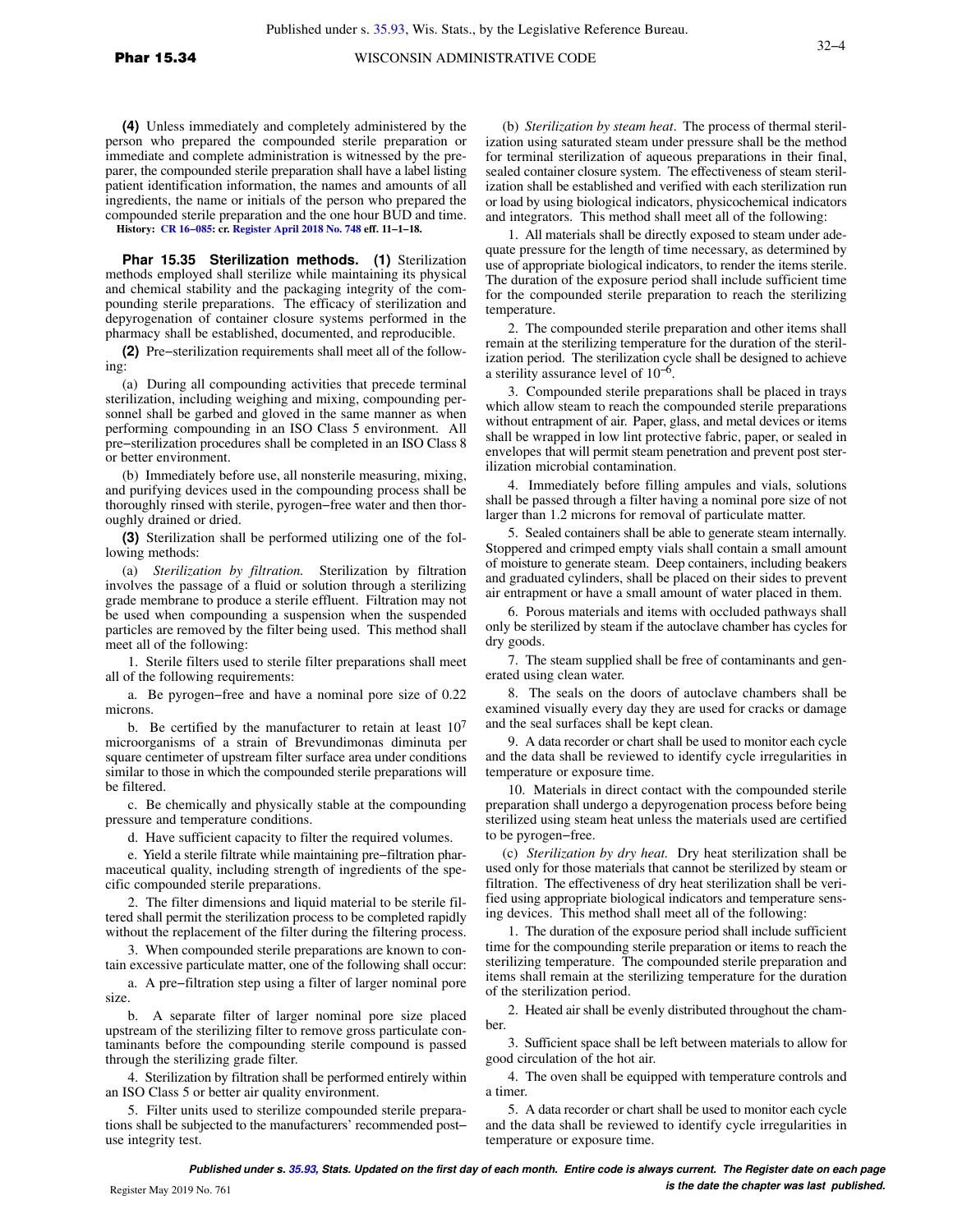6. Materials shall first undergo a depyrogenation process before being sterilized using dry heat, unless the materials used

are certified to be pyrogen−free.

**(4)** Dry heat depyrogenation shall be used to render glassware and other thermostable containers pyrogen free. The duration of the exposure period shall include sufficient time for the items to reach the depyrogenation temperature. The items shall remain at the depyrogenation temperature for the duration of the depyrogenation period. The effectiveness of the dry heat depyrogenation cycle shall be established and verified annually using endotoxin challenge vials to demonstrate that the cycle is capable of achieving at least a 3−log reduction in endotoxins.

**History: [CR 16−085](https://docs.legis.wisconsin.gov/document/cr/2016/85): cr. [Register April 2018 No. 748](https://docs.legis.wisconsin.gov/document/register/748/B/toc) eff. 11−1−18.**

**Phar 15.36 Inspection, sterility testing and antimicrobial effectiveness. (1)** PHYSICAL INSPECTION. (a) At the completion of compounding, the compounded sterile preparation shall be inspected by performing all of the following:

1. Visually inspect the container closure for leakage, cracks in the container, or improper seals.

2. Visually check the compounded sterile preparation for phase separation.

3. Each individual injectable unit shall be inspected against a lighted white background and a black background for evidence of visible particulates or other foreign matter or discoloration.

(b) For compounded sterile preparations which will not be dispensed promptly after preparation, an inspection shall be conducted immediately before it is dispensed for any defects, including precipitation, cloudiness, or leakage, which may develop during storage.

(c) Compounded sterile preparations with any observed defects shall be immediately discarded or marked and segregated from acceptable units in a manner that prevents them from being dispensed.

**(2)** STERILITY TESTING. (a) The membrane filtration method shall be used for sterility testing unless it is not possible due to the compounded sterile preparation formulation. The direct inoculation of the culture method shall be used when the membrane filtration method is not possible.

(b) If a preparation may be needed before the results of sterility testing have been received, the pharmacy shall daily observe the incubating test specimens and immediately recall the dispensed preparations when there is any evidence of microbial growth in the test specimens. The patient and the prescriber to whom a potentially contaminated compounded sterile preparation was administered shall be notified immediately of the potential risk.

(c) Positive sterility test results shall prompt a rapid and systematic investigation into the causes of the sterility failure, including identification of the contaminating organism and any aspects of the facility, process or personnel that may have contributed to the sterility failure. The investigation and resulting corrective actions shall be documented.

(d) All Category 2 compounded sterile preparations made from one or more nonsterile ingredients, except those for inhalation and ophthalmic administration, shall be tested to ensure that they do not contain excessive bacterial endotoxins.

(e) Notwithstanding par. [\(d\)](https://docs.legis.wisconsin.gov/document/administrativecode/Phar%2015.36(2)(d)), a compounded sterile preparation does not need to be tested for bacterial endotoxins if the material is stored under cool and dry conditions and one of the following:

1. The certificate of analysis for the nonsterile ingredient lists the endotoxins burden, and that burden is found acceptable.

2. The pharmacy has predetermined the endotoxins burden of the nonsterile ingredient and that burden is found acceptable.

**(3)** ANTIMICROBIAL EFFECTIVENESS. Compounded sterile preparations containing a preservative added by the compounder shall pass an antimicrobial effectiveness testing with the results obtained on the specific formulation before any of the compounded sterile preparation is dispensed. The test may be con-

ducted only once on each formulation in the particular container− closure system in which it will be stored or dispensed. The antimicrobial effectiveness test shall occur at one of the following times:

(a) At the completion of the sterility test.

(b) At the time of preparation for compounded sterile preparations which have not undergone a sterility testing.

**History: [CR 16−085:](https://docs.legis.wisconsin.gov/document/cr/2016/85) cr. [Register April 2018 No. 748](https://docs.legis.wisconsin.gov/document/register/748/B/toc) eff. 11−1−18.**

**Phar 15.37 Beyond use dating. (1)** Sterility and stability considerations shall be taken into account when establishing a BUD. The following dates and times for storage and initiation of administration of the compounded sterile preparations shall apply:

(a) For compounded sterile preparations including components from conventionally manufactured products, the BUD shall not exceed the shortest expiration of any of the starting components. If the compounded sterile preparation includes non−conventionally manufactured products, the BUD may not exceed the shortest BUD of any of the starting components.

(b) For Category 1 compounded sterile preparations, one of the following:

1. May not exceed 12 hours when the preparation is stored at controlled room temperature.

2. May not exceed 24 hours when the preparation is stored in a refrigerator.

(c) For aseptically prepared Category 2 compounded sterile preparations, one of the following:

1. Prepared with one or more nonsterile ingredients, which are sterilized with a validated sterilization procedure prior to compounding, no preservative added and no sterility testing performed, one of the following:

a. Within 4 days when the preparation is stored at controlled room temperature.

b. Within 7 days when the preparation is stored in a refrigerator.

c. Within 45 days when the preparation is stored in a freezer.

2. Prepared only with sterile ingredients, no preservative added and no sterility testing performed, one of the following:

a. Within 6 days when the preparation is stored at controlled room temperature.

b. Within 9 days when the preparation is stored in a refrigerator.

c. Within 45 days when the preparation is stored in a freezer.

3. Prepared only with sterile ingredients, preservative added and no sterility testing performed, one of the following:

a. Within 28 days when the preparation is stored at controlled room temperature.

b. Within 42 days when the preparation is stored in a refrigerator.

c. Within 45 days when the preparation is stored in a freezer. 4. Prepared only with sterile ingredients, no preservative added and sterility testing, one of the following:

a. Within 28 days when the preparation is stored at controlled room temperature.

b. Within 42 days when the preparation is stored in a refrigerator.

c. Within 45 days when the preparation is stored in a freezer.

5. Prepared with only sterile ingredients, preservative added and sterility testing, one of the following:

a. Within 42 days when the preparation is stored at controlled room temperature.

b. Within 42 days when the preparation is stored in a refrigerator.

c. Within 45 days when the preparation is stored in a freezer.

**Published under s. [35.93,](https://docs.legis.wisconsin.gov/document/statutes/35.93) Stats. Updated on the first day of each month. Entire code is always current. The Register date on each page is the date the chapter was last published. Conserved Account 2019 No. 761 Register May 2019 No. 761**